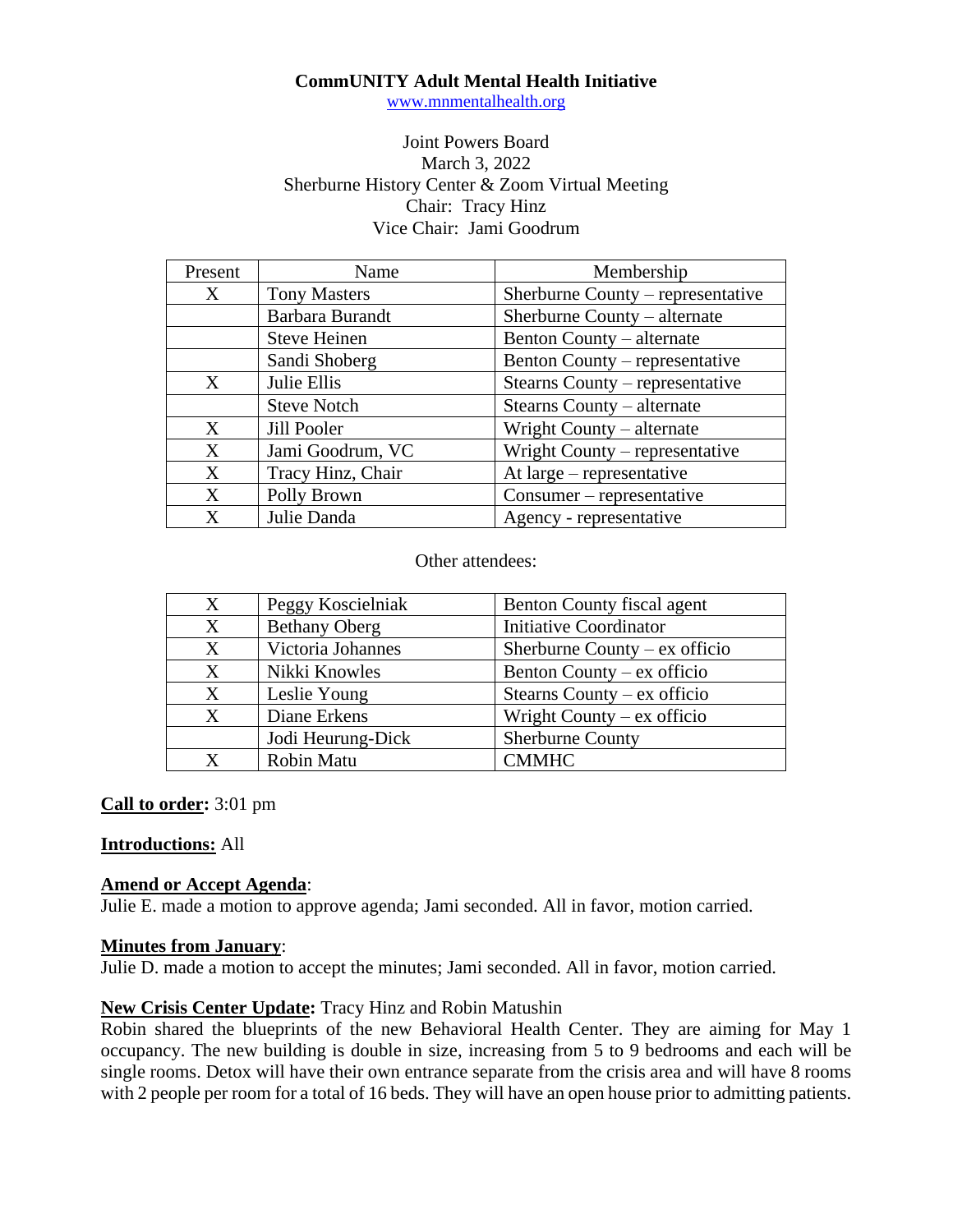## **Financial Report:** Peggy Koscielniak

Peggy shared the financial update.

Julie E. made a motion to accept the financial report; Julie D. seconded. All in favor, motion carried.

## **Unspent 2021 Dollars Reallocation Ideas Discussion:** Bethany/Ex-Officios

Received \$29,000 back in unspent dollars that will need to be spent by the end of this year.

The Ex-Officios revisited the 2022 Budget and reviewed the ideas that had been earmarked should any unallocated dollars become available.

- Tracy would like to see a portion be allocated to mini grants
	- o Jill agrees and thinks it helps providers use the money for innovative items
	- o Julie E. would like priority to go to culturally specific proposals
	- o Tracy would like to see 2 rounds of mini grants, one in July and one in November
		- **Example 1** Bethany said that since this is the end of our grant cycle, prefers it be prior to November
- Tony would like to see a portion go towards translation services for resource guides
- Jami said that the Buffalo Strong group is looking for speakers to help with de-stigmatization for mental health. Awareness/employer training to help recognize escalated mental health
- Julie E. shared Mental Health First Aid Kit training <https://www.mentalhealthfirstaid.org/>
- Julie E. also thinks the transportation piece is really important

Translation, transportation, and mini grants are top 3 items discussed.

- $$5,000$  transportation
- Up to \$1,000 for translation. Bethany will check with the website provider to look further into translation and bring back information
- $$23,000$  Mini-grants

Julie E. made a motion to use the remaining unspent dollars from 2021 for use in the following way: \$23,000 for mini-grants with a priority to BIPOC proposals, up to \$1,000 for translation services, and up to \$5,000 for non-medical transportation; Tony seconded. All in favor, motion passed.

# **CAMHI Needs Survey:** Bethany/Ex-Officios

It has been 10 years since the last needs assessment was studied. An online survey will be sent to case managers, case workers, and anyone who works with local population.

There will be two surveys, one for residents in our area and the one for providers asking what are they seeing or hearing within their providers. Goal is to launch tomorrow and go through the end of April.

One item asks if there are there any services that is not provided in our area? Polly would like to look into funding peer mentors again. Tracy would like to see the group set goals; 1 year, 2 year, etc. to make sure we're meeting them.